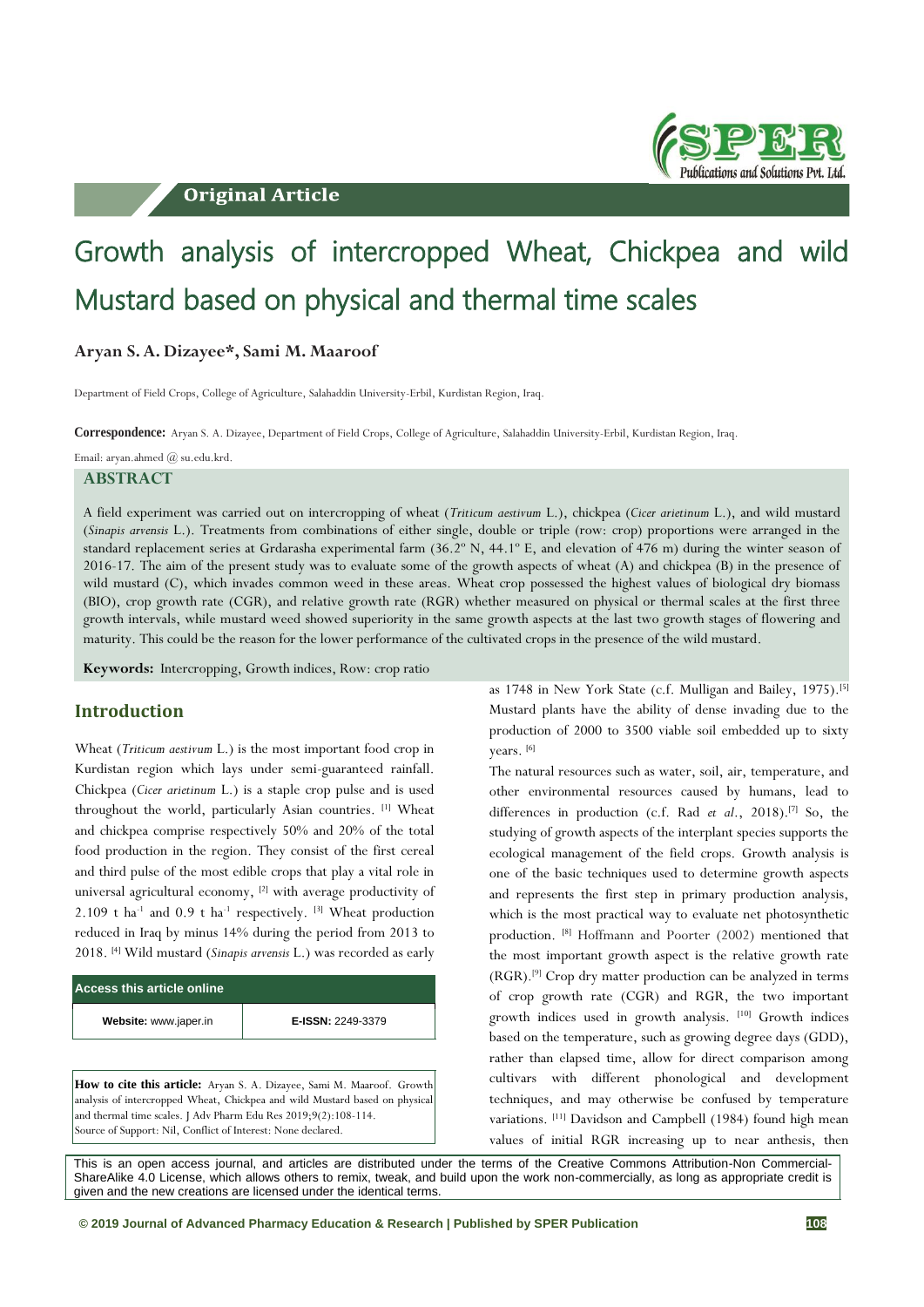decreasing with time up to zero, then negative values, during the first maturity stage. [12] Differences in RGR and CGR are rarely mentioned in growth studies. This fact was reported also by [13] who recorded differences in RGR and CGR affecting yield and yield improvement.

Many researchers regarded that plant biological processes are differed due to/or associated with masked role of temperature in physiological processes rather than time, and this principle was recorded by Remur since 1735.<sup>[11]</sup> Consequently, wheat and chickpea productions vary in the area including the current research, following the fluctuations in both the amount and distribution of rainfall. The scarcity of rainfall in the small parcels pushes the farmers toward intercropping choice. Intercropping is an old practice, placed on the fringes of modern agriculture dominated by large tracts of mono-cultural crops, consuming resources and high yield crops. [14, 15] The practice of growing of two or more dissimilar crop species or varieties in distinct row combinations simultaneously on the same field practicing is some kind of intercropping as described by [16]. Many researchers mentioned the importance of this process. [16-20] Intercropping plays a major role in expanding biodiversity and maintenance of ecological balance in agriculture ecosystem. [21]

The current research was carried out to study the beneficial gains from the wheat-based intercropping system including chickpea in the presence of natural wild mustard, over a variable row arrangement. The wheat was taken as a base crop and modified growth degree days or the unit scale (phyllocrone), besides elapsed time were employed to analyze the growth, aiming to find out the appropriate treatment with compatible row ratio.

## **Materials and Methods**

A field study was carried out in Grdarasha, the experimental farm of college of Agriculture-University of Salahaddin–Erbil, on geographical location (36.2° N, 44.1° E and elevation 470 m above the mean sea level), to study some of the growth aspects from intercropping wheat, chickpea, and wild mustard in single, double, and triple (row: crop) arrangement in a standard replacement series maintaining total number of 6 rows with varying ratios of species components, so that seven (row: species) consortia were formed the basic combinations of 21 plots repeated in 3 replications to form 63 units with an area of (2×2.40 m) including 20 cm departed sowing lines in randomized complete block design (RCBD). Each treatment was duplicated to avoid any probable risk. Data related to growth measurements and their estimated indices as biological dry biomass, crop growth rates, and relative growth rates based on physical (days) and thermal (phyllocrone) time scales were recorded and analyzed. Field practicing related to land preparing and cropping densities were achieved upon local agricultural recommended criteria. Mustard plant population was resembled from its natural local invasion density. The soil of the experiment was silty clay with composition of sand (11.22%), silt (47.28%), and clay (41.75%) with pH of 7.82,

EC of 0.2, 0.6% OM, 0.22% total nitrogen, as well as available P and K of 3.73 and 100 respectively. The climatic data during the experiments are presented in Table 2. Plant sampling achieved at emergence and physiological maturity including three regular samplings at each 20 days interval from emergence up to harvesting to measure the total biomass accumulation then estimating crop growth and relative growth rates based on time intervals scaled by days after establishment and modified growth degree days (phyllochron). Seeding was done on Nov. 26<sup>th</sup> 2016, while harvesting was executed manually at different dates (May  $16^{th}$ ,  $17^{th}$ , and  $18^{th}$  2017) for wild mustard, chickpea, and wheat respectively according to their seed dryness.

## **Physiological study**

Random samples were taken from the inner lines of each plot along the total of one meter for each species every 20 days from plant establishment (DAS). The samples were dried at 72 ℃ for 48 hours, and both CGR  $(g m^{-2}d^{-1})$  and RGR  $(mg g^{-1}d^{-1})$ were determined from the standard formulae. [22]

## **Estimation of Growth Indices**

The CGR is defined as the daily production of plant dry matter per land unit area, and the RGR is the daily accumulation of dry matter relative to the current plant dry weight. [23] Because of the differences in the pattern of growth and maturation among the three competitor species used in this study, and due to the direct effect of temperature rather than day lengths, GDD was also taken into account to determine both CGR and RGR. Growth analysis was done based on measuring various mean rate changes in plant weights obtained at each interval following Radford (1967).

**1- Crop Growth Rate (CGR).**

$$
CGR (g m-2d-1) = \frac{w2 - w1}{t2 - t1}
$$

 $W_2$  and  $W_1$  = Plant dry matter (g) at time 2 and time 1, respectively.

 $T_2$  and  $T_1$  = Physical times (days)

#### **2- Relative Growth Rate (RGR)**

RGR (mg g<sup>-1</sup>phyl<sup>-1</sup>) =  $\frac{(\text{loge w2} - \text{loge w1})}{(12 - 11)}$  $(t2 - t1)$ 

 $ln =$  Natural logarithm ( $e = 2.718$ )

#### **3- Growth Degree Days (GDD)**

$$
GDD = [(T_{\text{max}} \cdot T_{\text{min}})/2] - T_b
$$

Where BIO is biological weights (g) and a temperature index measured in GDD units and calculated by summing the following equation<sup>[11]</sup> for each day from the date of sowing to the date of each sampling. GDD is the growing degree day for 1<sup>th</sup> day; T<sub>max</sub> is the maximum daily air temperature with an upper limit of 30  $C$ ;  $T_{min}$  is the minimum daily air temperature with a lower limit of 0  $^{\circ}C$ ; Tb is set equal to 0  $C^{\circ}$ , i.e. the base temperature below which no growth occurs.[24]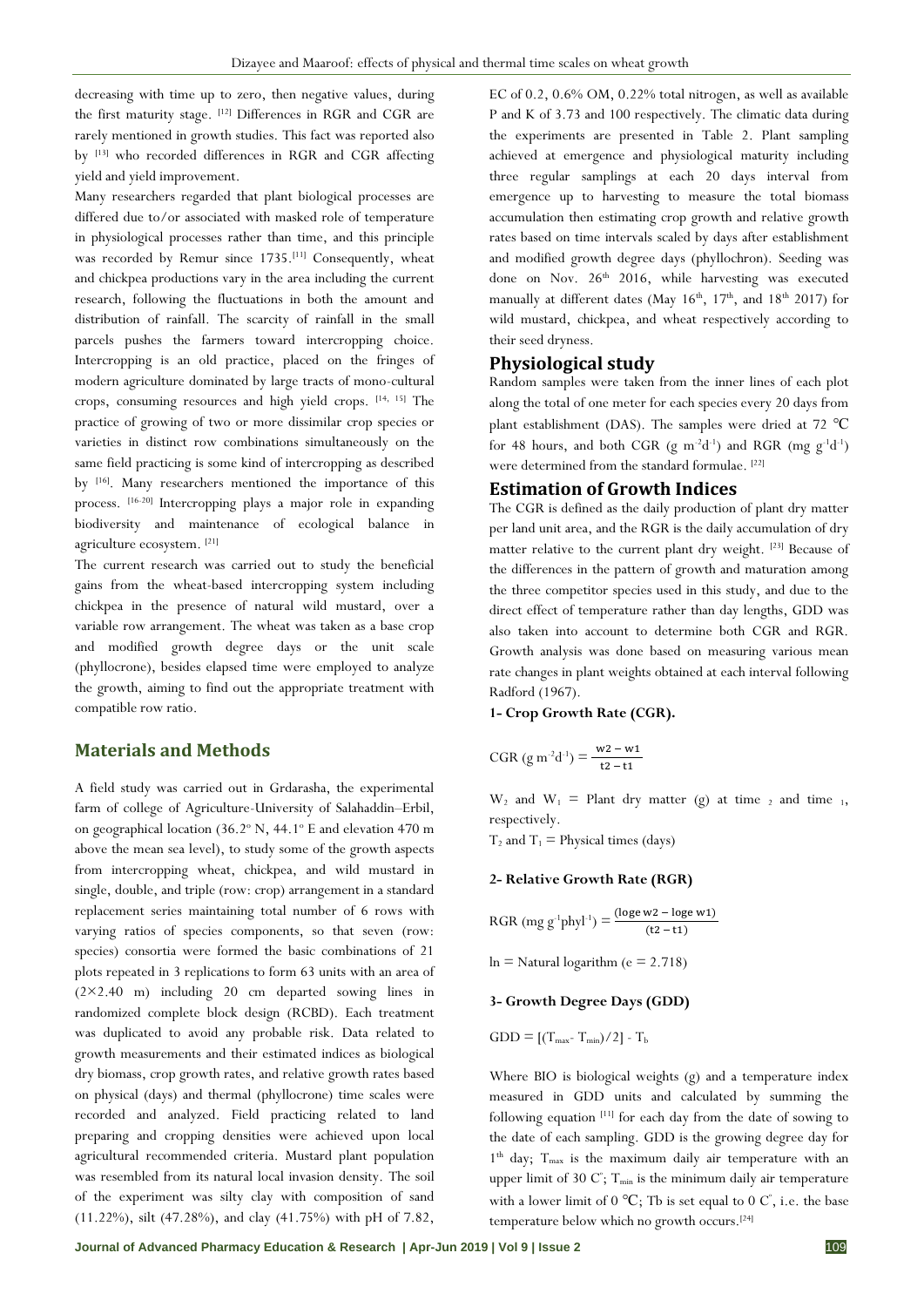$GDD<sub>2</sub>$  and  $GDD<sub>1</sub> = Growth$  degree day at the beginning and end of each sampling interval (Phyllocron), respectively. Tuckey's 0.05 statistical analysis achieved on obtained data using SAS computer package. Tuckey's  $_{\rm HSD}$  test was adopted to obtain 5% level of significance.

## **Results and Discussion**

Tables 3 and 4 show the BIO at plant growth establishment, and at 20, 40 and 60 days after establishment referred to as BIO<sub>a</sub>, BIO<sub>b</sub>, BIO<sub>c</sub>, and BIO<sub>d</sub> respectively in addition to the dry biomass at physiological maturity (BIO<sub>e</sub>). Biological biomass reached its significantly ( $P \leq 0.05$ ) highest values at growth intervals a, b and c for wheat, and intervals d and e for mustard plant. The superiority in biomass production followed by superiority in crop growth rate and relative growth rates based on time CGR and RGR, and thermal scales CGRf and RGRf (f after phyllocrone). Biomass mean values were 1.43, 4.12, and 14.57 g for wheat at the first three growth intervals a, b, and c respectively, while biomass mean values were 25.22 g and 31.24 g for the mustard plant at the two last growth intervals d and e, respectively. Chickpea was dominated by wheat and mustard plant in all the studied parameters. Superiority in crop growth rates and relative growth rates of wheat and mustard at the above-mentioned intervals related to each species and the significant lowest mean values of biomass of chickpea are the probable reasons for the higher and lower mean values of crop growth rates and relative growth rates of corresponding species. Crop growth rates as well as relative growth based on elapsed days behaved in direction to their corresponding rates based on thermal scale in superiority but had quite different mean values due to the variation of accumulated GDD (phyllochron) at the same growth period over the different season days. Wheat crop had crop growth rate of 0.033 g m<sup>-2</sup>d<sup>-1</sup> and 0.522 g m<sup>-2</sup>d<sup>-1</sup> or  $0.413$  g m<sup>-2</sup>phyl<sup>-1</sup> then  $3.898$  g m<sup>-2</sup>phyl<sup>-1</sup>, during the first two intervals a and b, while the relative growth rate was 0.0059 mg  $g^{-1}d^{-1}$  and 0.0737 mg  $g^{-1}$ phyl<sup>-1</sup> at RGR<sub>a</sub> and RGRf<sub>a</sub> respectively. The external abnormal superiorities of  $CGR_c$ ,  $CGR_f$ ,  $RGR_c$ , and RGRf<sub>d</sub> seem to be in the benefit of mustard plant at intervals c and a, which is normal indeed due to estimation of those indices from two successive weight values. Mustard plant was superior in both of crop growth rates and relative growth rates at the two last growth intervals c and d with mean values of 0.801 g m<sup>-2</sup>d<sup>-1</sup> and 0.301 g m<sup>-2</sup>d<sup>-1</sup> or 4.684 g m<sup>-2</sup>phyl<sup>-1</sup> and 1.400 g m<sup>-2</sup>phyl<sup>-1</sup> crop growth rates with 0.0220 mg  $g^{-1}d^{-1}$ , 0.0046 mg g<sup>1</sup>d<sup>-1</sup> or 0.1284 mg g<sup>-1</sup>phyl<sup>-1</sup> and 0.0214 mg g<sup>-1</sup>phyl<sup>-1</sup> of relative growth rates based on both time scales, respectively. Table (5) reveals that most of parameters possessed nonsignificant differences when measured from the intercrops, except the intercropping consortium 1A2B3C that obtained significant superiority in the biological weights of 20.85 g and 23.86 g at the last two growth intervals  $BIO_d$  and  $BIO_e$ , crop growth rates of 0.431 and 0.498 g m<sup>-2</sup>d<sup>-1</sup> or 3.217 and 2.909 g  $m^{-2}$  phyl<sup>-1</sup> at growth intervals  $CGR_b$ ,  $CGR_c$ ,  $CGR_f$ <sub>b</sub>, and  $CGR_f$ for both time scales respectively. This might be having 50% of cropping rows of the superior species mustard plant, while the

treatment combination of 3A2B1C revealed superiority in biological weight of 1.50 g at growth interval  $BIO<sub>a</sub>$ . Table (6) didn't reveal any significant differences among three competitor species on RGR.

Tables 7 and 8 postulated significant differences at 5% probability among the different interactions between crops and intercropping consortia as the interaction between chickpea and the consortium wheat×1A2B3C produced the highest values of biological weights of 16.37 g at growth interval  $BIO<sub>c</sub>$ . Besides, the highest mean values of 0.658 g m<sup>-2</sup>d<sup>-1</sup> or 4.913 g m<sup>-2</sup>phyl<sup>-1</sup> crop growth rates were observed at growth intervals CGR<sub>b</sub> and  $CGRf<sub>b</sub>$  respectively. For wheat  $\times$  1A3B2C recorded highest mean value was 4.97 g and 0.578 g m<sup>-2</sup>phyl<sup>-1</sup> at BIO<sub>b</sub> and CGRf<sub>a</sub>, while wheat×3A1B2C was superior at BIO<sub>a</sub> (1.77 g). Interaction consortium of mustard×1A2B3C possessed the highest significant mean values of 0.858 and 0.358 gm<sup>-2</sup>d<sup>-1</sup> or 5.019 and 1.667 g m<sup>-2</sup>phyl<sup>-1</sup> at growth intervals  $CGR_c$ ,  $CGR_d$ ,  $CGRf_c$ , and  $CGRf_d$ , while  $RGR_d$  and  $RGRf_d$  possessed 0.0053 mg  $g^{-1}d^{-1}$  or 0.0245 mg  $g^{-1}phyl^{-1}$  for both time scales, respectively. Interaction of mustard×1A3B2C postulated 27.30 g and 34.19 g at last two growth intervals  $BIO<sub>e</sub>$  and  $BIO<sub>d</sub>$ , while mustard×2A1B3C interaction had higher values of 0.0102 and 0.0240 mg g-1d -1 or 0.1047 mg g-1phyl-1 and 0.1403 mg g-1phyl-1 at growth intervals RGR<sub>a</sub>, RGR<sub>c</sub>, RGRf<sub>a</sub>, and RGRf<sub>c</sub>, respectively. Comparison between CGR and RGR was measured on the bases of time (days) and thermal time (phyllochron), as phyllochron refers to 100 ℃ of accumulated temperature, the standard amount of temperature required to produce one wheat leaf or GDD.

## **Conclusions**

To summarize the overall results of this study, it was conducted in general that the wild mustard negatively acts as a competitor to the principle crops according to wheat and chickpea.

## **Acknowledgments**

We appreciate the assistance of the Field Crops Department, College of Agriculture, and University of Salahaddin-Erbil for their help and conducting these experiments.

## **References**

- 1. Sumbul, A., Rizvi, R., Salah, M., Tiyagi, S.A., Ansari, R.A. and Mahmood, I. Role of Different Sawdusts and Bioinoculant in the Management of Root-Knot Nematode Infesting Chickpea. Asian Journal of Crop Science. 2015; 7(3), p.197-206.
- 2. FAO. Production Year Book, 2002. Food and Agriculture Organization of the United Nations (FAO), Rome, Italy. 2003; http://apps.fao.org.
- 3. Al-Qaesi, H.A.H. and Salih, A.A. The Analysis of the Main Statistical Indicators Which Characterize the Agriculture's Evolution in the Vegetal Sector of the Republic of Iraq. Scientific Papers Series-Management,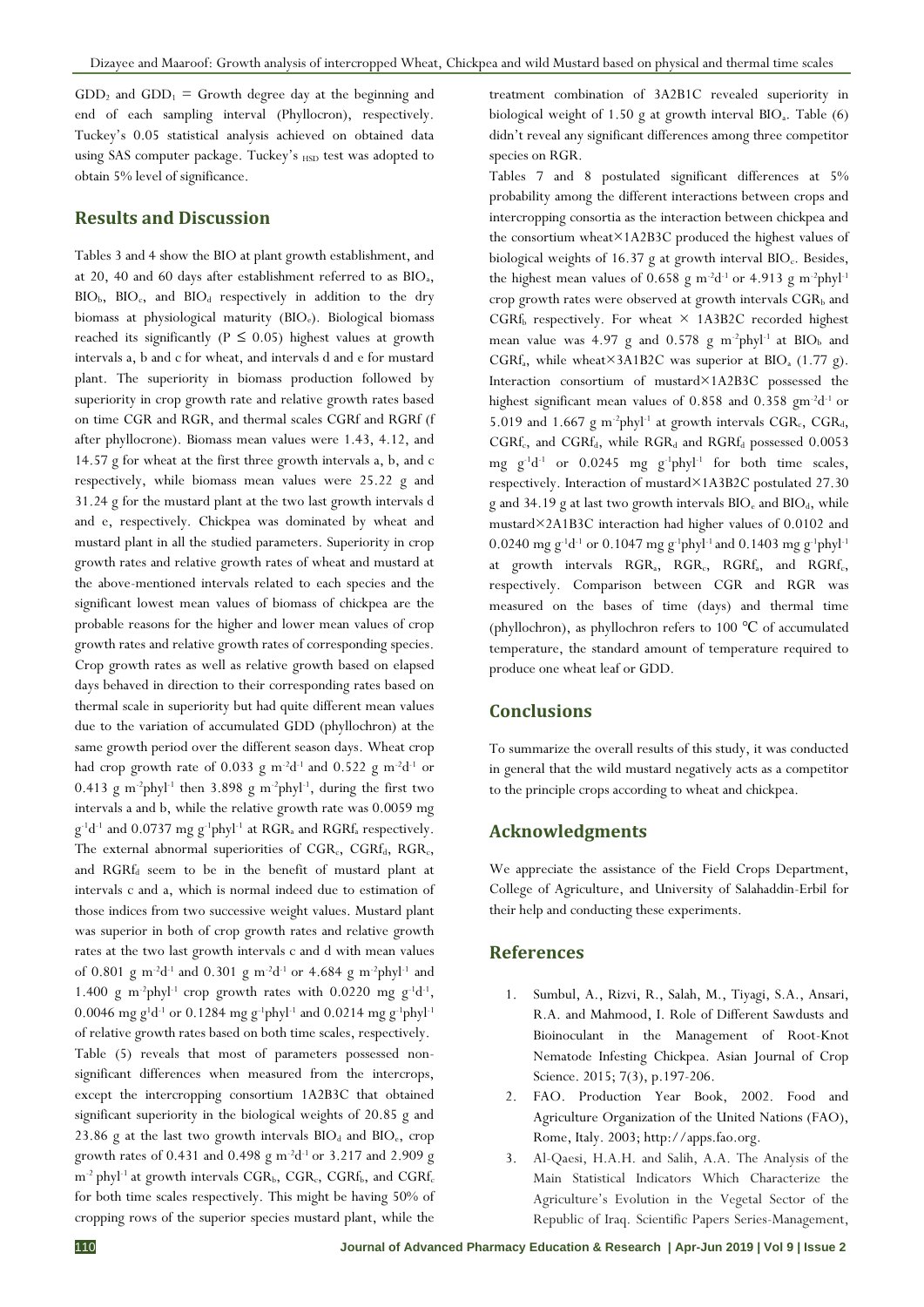Economic Engineering in Agriculture and Rural Development. 2018; 18(1), pp.45-51.

- 4. FAO. Giews country brief of Iraq. 2018.
- 5. Mulligan, G.A. and Bailey, L.G. The Biology of Canadian Weeds. 8. *Sinapis arvensis* L. Canadian Journal of Plant Science. 1975; *55*(1), pp. 171-183.
- 6. Warwick, S.I., Beckie, H.J., Thomas, A.G. and McDonald, T. The biology of Canadian Weeds. 8. *Sinapis arvensis* L. (updated). Canadian Journal of Plant Science. 2000; 80(4), pp. 939-961.
- 7. Rad, M.H., Ebrahimi, M. and Shirmohammadi, E. Land Use Change Effects on Plant and Soil Properties in a Mountainous Region of Iran. Journal of Environmental Science and Management. 2018; 21(2), pp.47-56.
- 8. Nogueira, S.S.S., Nagai, V., Braga, N.R., Novo, M. and Camargo, M.B.P. Growth analysis of chickpea (*Cicer arietinum* L.). Scientia Agricola. 1994; 51(3), pp. 430-435.
- 9. Hoffmann, W.A. and Poorter, H. Avoiding bias in calculations of relative growth rate. Annals of botany. 2002; 90(1), pp. 37-42.
- 10. Watson, D. J. The physiological basis of variation in yield. Advances in Agronomy. 1952; 4, pp. 101-45.
- 11. Russelle, M.P., Wilhelm, W.W., Olson, R.A. and Power, J.F. Growth Analysis Based on Degree Days. Crop science. 1984; 24(1), pp. 28-32.
- 12. Davidson, H. R., and Campbell, C. A. Growth rates, harvest index and moisture use of Manitou spring wheat as influenced by nitrogen, temperature and moisture. Canadian Journal of Plant Science. 1984; 64, pp. 825- 839.
- 13. Siddique, K. H. M., Belford, R. K., Perry, M. W., and Tennant, D. Growth, Development and Light Interception of Old and Modern Wheat Cultivars in a Mediterranean Type Environment. Australian Journal of Agricultural Research. 1989; 40, pp. 473-87.
- 14. Zhang, F., Shen, J., Zhang, J., Zuo, Y., Li, L. and Chen, X. Rhizosphere Processes and Management for

Improving Nutrient Use Efficiency and Crop Productivity: Implications for China. Advances in Agronomy. 2010; 107, pp. 1-32.

- 15. Li L, Zhang, L.Z and Zhang, F.Z. Crop mixtures and the mechanisms of overyielding. In: Levin SA, ed. Encyclopedia of biodiversity, Waltham, MA, USA 2nd ed, Vol, 2. Academic Press. 2013; pp. 382–395.
- 16. Katyayan, A. Fundamentals of Agriculture, Kushal Publications & Distributors, Varanasi, Uttar Pradesh. 2005; pp. 10-11.
- 17. Ahlgren, H.L. and Aamodt, O.S. Harmful Root Interactions as a Possible Explanation for Effects Noted between Various Species of Grasses and Legumes. Agronomy Journal*.* 1939; 31(11), pp. 982-985.
- 18. Donald, C.M. Competition among crop and pasture plants. In: Advances in agronomy, Vol. 15. Academic Press. 1963; pp. 1-118.
- 19. Willey, R.W. The Use of Shade in Coffee, Cocoa and Tea. Horticultural Abstracts. 1975; 45(12), pp. 791- 798.
- 20. Sarkar, R.K., Shit, D. and Maitra, S. Competition Functions, Productivity and Economics of Chickpea (*Cicer arietinum*)-Based Intercropping System Under Rainfed Conditions of Bihar Plateau. Indian Journal of Agronomy. 2000; 45(4), pp. 681-686.
- 21. Abate, M. and Alemayehu, G. Biological Benefits of Intercropping Maize (*Zea mays* L) with Fenugreek, Field Pea and Haricot Bean Under Irrigation in Fogera Plain, South Gonder Zone, Ethiopia. Agriculture, Forestry and Fisheries. 2018; 7(1), pp. 19-35.
- 22. Radford, P.J. Growth Analysis Formulae-Their Use and Abuse 1. Crop science. 1967; *7*(3), pp. 171-175.
- 23. Warren Wilson, J. Analysis of growth, photosynthesis and light interception for single plants and stands. Ann. Bot. 1981; 8, 507-12.
- 24. Cao, W., and Moss, D. N. Temperature effect on leaf emergence and phyllochron in wheat and barley. Crop Science. 1989; 29, 1018-1021.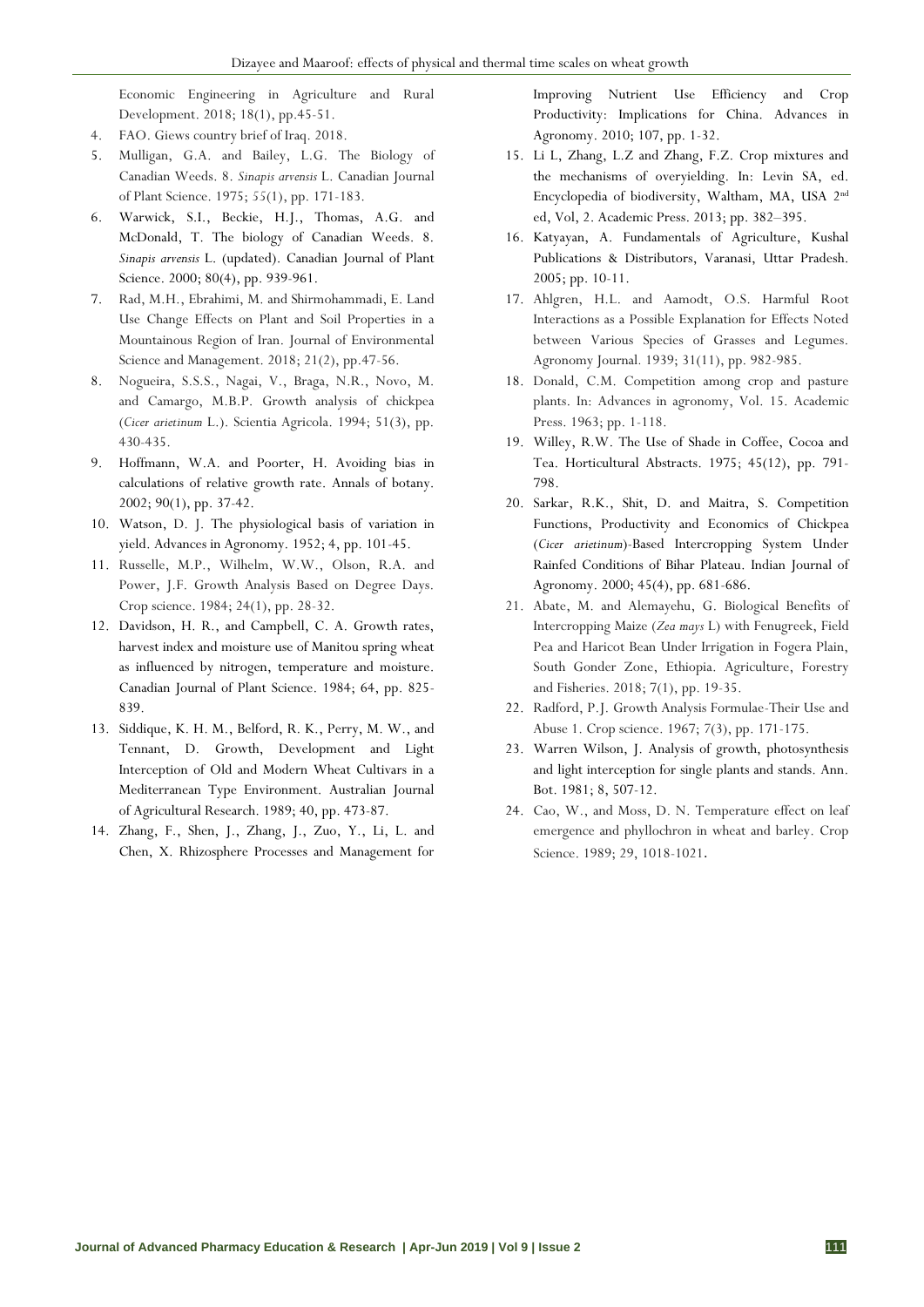| Table 1. The number of days and phyllochrones between each two successive growth intervals for |                       |     |                 |                 |      |                 |                 |      |  |  |  |  |  |  |  |
|------------------------------------------------------------------------------------------------|-----------------------|-----|-----------------|-----------------|------|-----------------|-----------------|------|--|--|--|--|--|--|--|
|                                                                                                | each plant component. |     |                 |                 |      |                 |                 |      |  |  |  |  |  |  |  |
| Time scale (days)<br>Thermal scale (phyllochron)<br>Plant                                      |                       |     |                 |                 |      |                 |                 |      |  |  |  |  |  |  |  |
|                                                                                                | GS <sub>1</sub>       | GS, | GS <sub>2</sub> | GS <sub>4</sub> | GS.  | GS <sub>2</sub> | GS <sub>3</sub> | GS4  |  |  |  |  |  |  |  |
| Wheat                                                                                          | 81                    | 20  | 20              | 20              | 6.52 | 2.68            | 3.42            | 4.30 |  |  |  |  |  |  |  |
| Chickpea                                                                                       | 73                    | 20  | 20              | 20              | 5.75 | 2.68            | 3.42            | 4.30 |  |  |  |  |  |  |  |
| Mustard                                                                                        | 67                    | 20  | 20              | 20              | 5.30 | 2.68            | 3.42            | 4.30 |  |  |  |  |  |  |  |

Note: GS= growth stage.

| Table 2. Meteorological data during the field experimental period rainfall season of 2016-2017.<br>Temperature °C |      |       |         |                             |                         |                        |                       |               |                       |  |  |  |  |  |
|-------------------------------------------------------------------------------------------------------------------|------|-------|---------|-----------------------------|-------------------------|------------------------|-----------------------|---------------|-----------------------|--|--|--|--|--|
|                                                                                                                   |      |       |         |                             |                         |                        |                       |               |                       |  |  |  |  |  |
| Months                                                                                                            | Max. | Mini. | Average | (%)<br>Relative<br>Humidity | Atmospheric<br>Pressure | Wind Direction<br>Avg. | Maximum Wind<br>Speed | Temp.<br>Soil | Precipitation<br>(mm) |  |  |  |  |  |
|                                                                                                                   |      |       |         |                             |                         |                        |                       |               |                       |  |  |  |  |  |
| Nov.2016                                                                                                          | 21.9 | 9.7   | 15.2    | 29.3                        | 971.0                   | 165.4                  | 3.0                   | 16.7          | 21.1                  |  |  |  |  |  |
| Dec. 2016                                                                                                         | 12.5 | 4.9   | 8.5     | 68.9                        | 971.4                   | 171.2                  | 3.1                   | 11.0          | 110.0                 |  |  |  |  |  |
| Jan.2017                                                                                                          | 12.5 | 2.0   | 7.3     | 59.0                        | 970.2                   | 180.7                  | 3.0                   | 9.2           | 27.9                  |  |  |  |  |  |
| Feb.2017                                                                                                          | 13.2 | 1.9   | 7.6     | 50.3                        | 970.9                   | 167.9                  | 3.2                   | 9.0           | 14.2                  |  |  |  |  |  |
| Mar.2017                                                                                                          | 18.3 | 8.3   | 13.3    | 55.6                        | 965.7                   | 153.5                  | 3.9                   | 13.4          | 4.5                   |  |  |  |  |  |
| Aprl. 2017                                                                                                        | 25.2 | 12.6  | 18.9    | 45.0                        | 965.8                   | 179.9                  | 4.1                   | 18.5          | 38.0                  |  |  |  |  |  |
| May.2017                                                                                                          | 33.5 | 16.9  | 25.2    | 22.2                        | 961.5                   | 180.4                  | 4.3                   | 24.2          | 2.4                   |  |  |  |  |  |

#### **Table 3. Biological weight (BIO) and crop growth rate based on time (CGR) and temperature (CGRf) for three plant species in mono-cultures.**

|                                                                                                        | mono canal com<br>Biological weights g                                    |                                                                                                  |       |         |                                   |                    |                                                       |             |                    |                    |                       |                           |                    |                         |
|--------------------------------------------------------------------------------------------------------|---------------------------------------------------------------------------|--------------------------------------------------------------------------------------------------|-------|---------|-----------------------------------|--------------------|-------------------------------------------------------|-------------|--------------------|--------------------|-----------------------|---------------------------|--------------------|-------------------------|
|                                                                                                        |                                                                           |                                                                                                  |       |         | Crop Growth Rate $g m^{-2}d^{-1}$ |                    | Crop Growth Rate g m <sup>-2</sup> phyl <sup>-1</sup> |             |                    |                    |                       |                           |                    |                         |
|                                                                                                        | <b>Parameters</b>                                                         | at days after establishment                                                                      |       |         |                                   |                    | Interval by days                                      |             |                    |                    | Thermal (phyllocrone) |                           |                    |                         |
|                                                                                                        |                                                                           | 20<br>80<br>40<br>60<br>maturity                                                                 |       |         |                                   |                    | $0 - 20$                                              | $20-40$     | $40-60$            | 60-80              | 5.86                  | 2.68                      | 3.42               | 4.30                    |
|                                                                                                        |                                                                           | BIO <sub>b</sub><br>BIO <sub>a</sub><br>BIO <sub>c</sub><br>BIO <sub>d</sub><br>BIO <sub>e</sub> |       |         |                                   |                    | $CGR_{a-h}$                                           | $CGR_{b-c}$ | $CGR_{c-d}$        | $CGR_{der}$        | $CGRf_{a-b}$          | $CGRf_{bcc}$ $CGRf_{c-d}$ |                    | $CGRf_{\rm d\text{-}e}$ |
|                                                                                                        |                                                                           |                                                                                                  |       |         |                                   |                    |                                                       |             |                    |                    |                       |                           |                    |                         |
|                                                                                                        | Wheat $(A)$                                                               | 1.43 a                                                                                           | 4.12a | 14.57 a | 19.98 <sub>b</sub>                | 21.46 <sub>b</sub> | 0.033a                                                | 0.522a      | 0.271 <sub>b</sub> | 0.074 <sub>b</sub> | 0.413a                | 3.898 a                   | 1.584 b            | 0.344 b                 |
| cies                                                                                                   | Chickpea (B)                                                              | 12.79c<br>1.72c<br>13.56c<br>0.97 <sub>b</sub><br>7.37c                                          |       |         |                                   |                    | 0.010c                                                | 0.282c      | 0.271 h            | 0.038c             | 0.115 <sub>b</sub>    |                           | $2.107c - 1.586 b$ | 0.178c                  |
| $S_{\rm pe}$<br>2.30 <sub>b</sub><br>25.22a<br>9.20 <sub>b</sub><br>31.24a<br>l .09 b<br>Mustard $(C)$ |                                                                           |                                                                                                  |       |         | 0.018 <sub>b</sub>                | 0.345 <sub>b</sub> | 0.801 a                                               | 0.301a      | 0.186 <sub>b</sub> | 2.575 b            | 4.684a                | 1.400a                    |                    |                         |
|                                                                                                        | .2868<br>0.2878<br>0.5196<br>1.5448<br>Tuckey $_{\rm HSD}$ 0.05<br>0.6635 |                                                                                                  |       |         |                                   |                    |                                                       | 0.0412      | 0.0546             | 0.0327             | 0.0755                | 0.3022                    | 0.3177             | 0.1521                  |

**Table 4. Relative growth rate based on time (RGR) and temperature (RGRf) for three plant species in mono-cultures.**

|         |                          |             |            | Relative growth rate mg $g^{-1}d^{-1}$ |                   | Relative growth rate mg $g^{-1}$ phyl <sup>-1</sup> |                    |              |              |  |  |  |
|---------|--------------------------|-------------|------------|----------------------------------------|-------------------|-----------------------------------------------------|--------------------|--------------|--------------|--|--|--|
|         | <b>Parameters</b>        |             |            | Interval by days                       |                   | Thermal (phyllochron)                               |                    |              |              |  |  |  |
|         |                          | $0 - 20$    | $20 - 40$  | $40-60$                                | 60-80             | 5.86                                                | 2.68               | 3.42         | 4.3          |  |  |  |
|         |                          | $RGR_{a-h}$ | $RGR_{bc}$ | $RGR_{c-d}$                            | $RGR_{\text{de}}$ | $RGRf_{a:b}$                                        | $RGRf_{\text{bc}}$ | $RGRf_{c-d}$ | $RGRf_{dec}$ |  |  |  |
|         | Wheat $(A)$              | 0.0059a     | 0.0278     | 0.0068c                                | 0.0016 b          | 0.0737a                                             | 0.2075             | 0.0395c      | 0.0073 b     |  |  |  |
| Species | Chickpea (B)             | 0.0035 b    | 0.0321     | 0.0120 b                               | 0.0012 b          | 0.0396 b                                            | 0.2397             | 0.0705 b     | 0.0058 b     |  |  |  |
|         | Mustard $(C)$            | 0.0052a     | 0.0313     | 0.0220a                                | 0.0046a           | 0.0533 b                                            | 0.2335             | 0.1284a      | 0.0214a      |  |  |  |
|         | Tuckey $_{\rm HSD}$ 0.05 | 0.0034      | N.S        | 0.0019                                 | 0.0022            | 0.0169                                              | N.S                | 0.0089       | 0.0035       |  |  |  |

**Table 5. Biological weight (BIO) and crop growth rate based on time (CGR) and temperature (CGRf) for three plant species in**  mix-cult

|            |      |                  | Biological weights g        |                  |                  |            | Crop growth rate g $m^{-2}d^{-1}$ |                  |                   | Crop growth rate g m <sup>-2</sup> phyl <sup>-1</sup> |                   |                       |              |  |
|------------|------|------------------|-----------------------------|------------------|------------------|------------|-----------------------------------|------------------|-------------------|-------------------------------------------------------|-------------------|-----------------------|--------------|--|
| Parameters |      |                  | at days after establishment |                  |                  |            |                                   | Interval by days |                   |                                                       |                   | Thermal (phyllocrone) |              |  |
|            | 20   | 40               | 60                          | 80               | maturity         | $0 - 20$   | $20-40$                           | $40-60$          | 60-80             | 5.86                                                  | 2.68              | 3.42                  | 4.3          |  |
|            | BIO. | BIO <sub>h</sub> | BIO <sub>c</sub>            | BIO <sub>d</sub> | BIO <sub>e</sub> | $CGR_{ab}$ | $CGR_{\text{bc}}$                 | $CGR_{c-d}$      | $CGR_{\text{de}}$ | $CGRf_{a-b}$                                          | $CGRf_{\rm b.c.}$ | $CGRf_{c,d}$          | $CGRf_{dec}$ |  |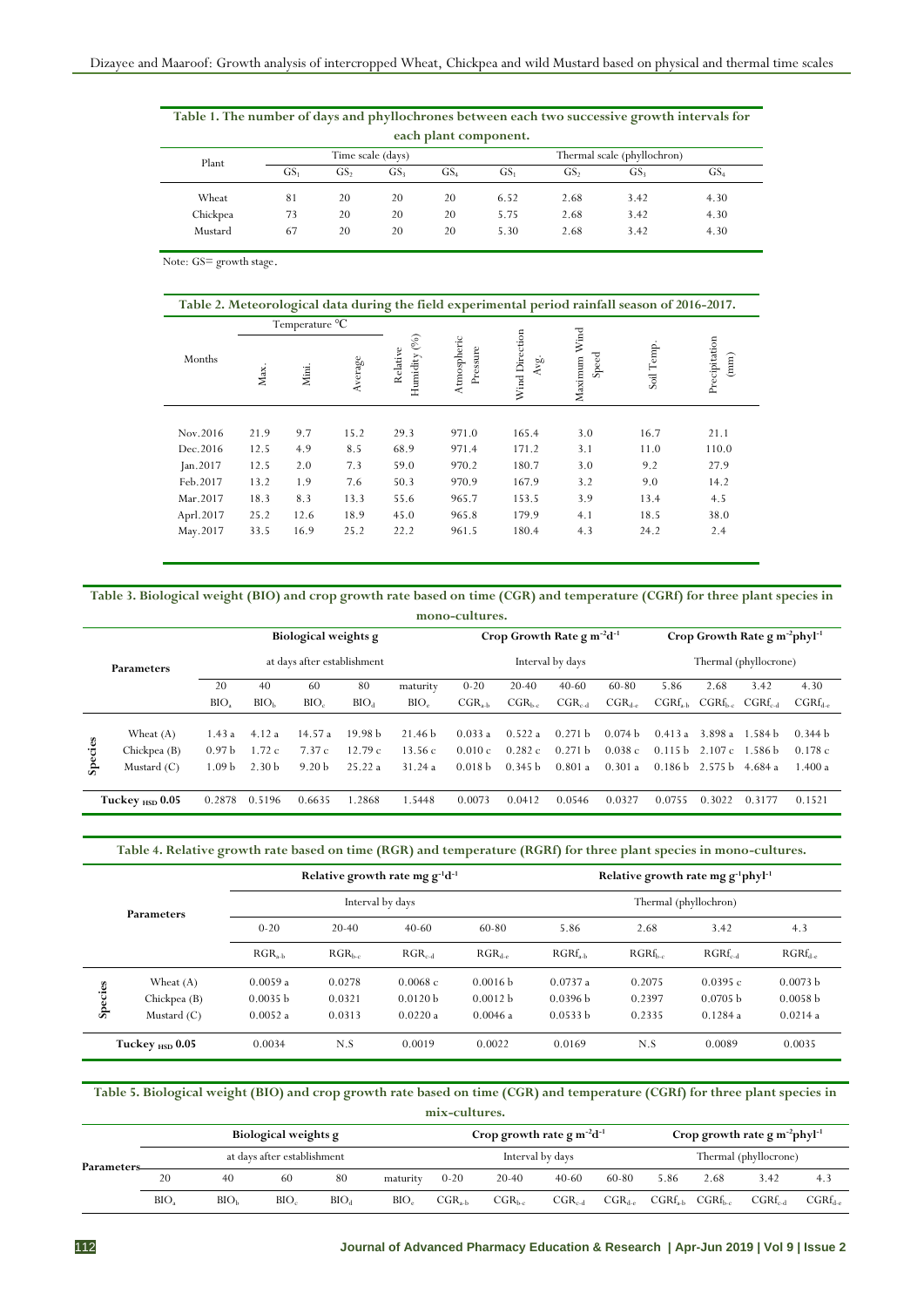| nts<br>Ħ<br>rea | 1A2B3C -<br>1A3B2C 1.02 ab<br>2A1B3C 1.06 ab                | 0.86 <sub>b</sub> | 2.28<br>2.91<br>2.84 | 10.9<br>10.7<br>9.83 | 20.85a<br>20.19ab<br>19.06 ab  | 23.86a<br>23.12 ab<br>22.16ab            | 0.019<br>0.025<br>0.024 | 0.431a<br>0.389ab<br>0.349 b | 0.498a<br>$0.474$ ab<br>$0.461$ ab | 0.151<br>0.147<br>0.155 | 0.218<br>0.29<br>0.274 | 3.217a<br>$2.906$ ab<br>$2.608$ ab | 2.909a<br>2.774 ab<br>$2.697$ ab | 0.701<br>0.681<br>0.723 |
|-----------------|-------------------------------------------------------------|-------------------|----------------------|----------------------|--------------------------------|------------------------------------------|-------------------------|------------------------------|------------------------------------|-------------------------|------------------------|------------------------------------|----------------------------------|-------------------------|
|                 | <sub>3</sub> 2A2B2C 1.39 ab<br>$\frac{1}{6}$ 2A3B1C 1.19 ab |                   | 2.57<br>2.61         | 10.21<br>10.38       | 19.25 ab<br>19.19 ab           | 22.37 ab<br>21.92 ab                     | 0.015<br>0.019          | $0.382$ ab<br>0.388ab        | $0.452$ ab<br>$0.441$ ab           | 0.156<br>0.136          | 0.181<br>0.218         | 2.852 ab<br>2.898 ab               | $2.642$ ab<br>2.576 ab           | 0.726<br>0.635          |
|                 | $\frac{1}{9}$ 3A1B2C 1.13 ab<br>$\frac{2}{9}$ 3A2B1C        | 1.50a             | 2.73<br>3.04         | 10.5<br>10.12        | 18.23 <sub>b</sub><br>18.57 ab | 20.45 <sub>b</sub><br>20.72 <sub>b</sub> | 0.021<br>0.02           | 0.388ab<br>$0.354$ ab        | 0.387 <sub>b</sub><br>$0.422$ ab   | 0.111<br>0.108          | 0.245<br>0.237         | 2.898 ab<br>2.641 <sub>b</sub>     | 2.261 <sub>b</sub><br>2.469 ab   | 0.516<br>0.501          |
|                 | Tuckey <sub>HSD</sub><br>0.05                               | 0.5607            | N.S                  | N.S                  | 2.5061                         | 3.0085                                   | N.S                     | 0.0803                       | 0.1063                             | N.S                     | N.S                    | 0.5885                             | 0.6188                           | N.S                     |

|         |                          |          |            | Relative growth rate mg $g^{-1}d^{-1}$ |                    |           | Relative growth rate mg $g^{-1}$ phyl <sup>-1</sup> |              |              |
|---------|--------------------------|----------|------------|----------------------------------------|--------------------|-----------|-----------------------------------------------------|--------------|--------------|
|         | <b>Parameters</b>        |          |            | Interval by days                       |                    |           | Thermal (phyllochron)                               |              |              |
|         |                          | $0 - 20$ | $20-40$    | $40-60$                                | 60-80              | 5.86      | 2.68                                                | 3.42         | 4.3          |
|         |                          | $RGRa-b$ | $RGR_{bc}$ | $RGR_{c-d}$                            | $RGR_{\text{d-e}}$ | $RGRfa-h$ | $RGRf_{\text{b-c}}$                                 | $RGRf_{c,d}$ | $RGRf_{der}$ |
|         | 1A2B3C                   | 0.0057   | 0.0342     | 0.0143                                 | 0.0025             | 0.0647    | 0.2555                                              | 0.0836       | 0.0114       |
| ents    | 1A3B2C                   | 0.0055   | 0.0305     | 0.0135                                 | 0.0024             | 0.0634    | 0.2278                                              | 0.0788       | 0.0113       |
|         | 2A1B3C                   | 0.0059   | 0.0281     | 0.0143                                 | 0.0027             | 0.0656    | 0.2102                                              | 0.0835       | 0.0123       |
|         | 2A2B2C                   | 0.0036   | 0.0305     | 0.0141                                 | 0.0029             | 0.042     | 0.2279                                              | 0.0824       | 0.0137       |
| species | 2A3B1C                   | 0.0045   | 0.0315     | 0.0134                                 | 0.0025             | 0.0513    | 0.2348                                              | 0.0783       | 0.0118       |
|         | 3A1B2C                   | 0.0051   | 0.0311     | 0.0122                                 | 0.0022             | 0.0571    | 0.2322                                              | 0.0716       | 0.0101       |
| Ro      | 3A2B1C                   | 0.0039   | 0.0268     | 0.0133                                 | 0.0021             | 0.0448    | 0.1999                                              | 0.078        | 0.0098       |
|         | Tuckey $_{\rm HSD}$ 0.05 | N.S      | N.S        | N.S                                    | N.S                | N.S       | N.S                                                 | N.S          | N.S          |

# **Table 7. Biological weight (BIO) and crop growth rate based on time (CGR) and temperature (CGRf) for three plant species in mix-cultures.**

|                                                       | 1A2B3C 0.86 b             |                         | 2.28                                                                                                                        | 10.9                        | 20.85a             | 23.86 a                                                 | 0.019                         | 0.431a                                                                                                            | 0.498a             | 0.151       | 0.218                       | 3.217 a                                                    | 2.909 a            | 0.701                                                                                                                                                                                                                                  |
|-------------------------------------------------------|---------------------------|-------------------------|-----------------------------------------------------------------------------------------------------------------------------|-----------------------------|--------------------|---------------------------------------------------------|-------------------------------|-------------------------------------------------------------------------------------------------------------------|--------------------|-------------|-----------------------------|------------------------------------------------------------|--------------------|----------------------------------------------------------------------------------------------------------------------------------------------------------------------------------------------------------------------------------------|
|                                                       | 1A3B2C 1.02 ab            |                         | 2.91                                                                                                                        | 10.7                        | 20.19 ab           | 23.12 ab                                                | 0.025                         | 0.389 ab                                                                                                          | $0.474$ ab         | 0.147       | 0.29                        | 2.906 ab                                                   | 2.774 ab           | 0.681                                                                                                                                                                                                                                  |
|                                                       | 2A1B3C 1.06 ab            |                         | 2.84                                                                                                                        | 9.83                        | 19.06 ab           | 22.16 ab                                                | 0.024                         | 0.349 b                                                                                                           | $0.461$ ab         | 0.155       | 0.274                       | 2.608 ab                                                   | 2.697 ab           | 0.723                                                                                                                                                                                                                                  |
|                                                       | 2A2B2C 1.39 ab            |                         | 2.57                                                                                                                        | 10.21                       | 19.25 ab           | 22.37 ab                                                | 0.015                         | 0.382 ab                                                                                                          | $0.452$ ab         | 0.156       | 0.181                       | 2.852 ab                                                   | 2.642 ab           | 0.726                                                                                                                                                                                                                                  |
|                                                       | 2A3B1C 1.19 ab            |                         | 2.61                                                                                                                        | 10.38                       | 19.19 ab           | 21.92 ab                                                | 0.019                         | 0.388 ab                                                                                                          | $0.441$ ab         | 0.136       | 0.218                       | 2.898 ab                                                   | 2.576 ab           | 0.635                                                                                                                                                                                                                                  |
|                                                       | 3A1B2C 1.13 ab            |                         | 2.73                                                                                                                        | 10.5                        | 18.23 b            | 20.45 <sub>b</sub>                                      | 0.021                         | 0.388 ab                                                                                                          | 0.387 <sub>b</sub> | 0.111       | 0.245                       | 2.898 ab                                                   | 2.261 <sub>b</sub> | 0.516                                                                                                                                                                                                                                  |
|                                                       | 3A2B1C 1.50 a             |                         | 3.04                                                                                                                        | 10.12                       | 18.57 ab           | 20.72 b                                                 | 0.02                          | $0.354$ ab                                                                                                        | $0.422$ ab         | 0.108       | 0.237                       | 2.641 b                                                    | 2.469 ab           | 0.501                                                                                                                                                                                                                                  |
| 0.05                                                  | Tuckey $_{\rm HSD}$       | 0.5607                  | $\mathbf{N}.\mathbf{S}$                                                                                                     | N.S                         | 2.5061             | 3.0085                                                  | N.S                           | 0.0803                                                                                                            | 0.1063             | N.S         | N.S                         | 0.5885                                                     | 0.6188             | N.S                                                                                                                                                                                                                                    |
|                                                       |                           |                         |                                                                                                                             |                             |                    |                                                         |                               | Table 6. Relative growth rate based on time (RGR) and temperature (RGRf) for three plant species in mix-cultures. |                    |             |                             |                                                            |                    |                                                                                                                                                                                                                                        |
|                                                       |                           |                         |                                                                                                                             |                             |                    | Relative growth rate mg g <sup>-1</sup> d <sup>-1</sup> |                               |                                                                                                                   |                    |             |                             | Relative growth rate mg g <sup>-1</sup> phyl <sup>-1</sup> |                    |                                                                                                                                                                                                                                        |
|                                                       |                           | Parameters              |                                                                                                                             |                             |                    | Interval by days                                        |                               |                                                                                                                   |                    |             |                             | Thermal (phyllochron)                                      |                    |                                                                                                                                                                                                                                        |
|                                                       |                           |                         |                                                                                                                             | $0 - 20$                    | $20 - 40$          |                                                         | $40 - 60$                     | 60-80                                                                                                             | 5.86               |             | 2.68                        | 3.42                                                       |                    | 4.3                                                                                                                                                                                                                                    |
|                                                       |                           |                         |                                                                                                                             | $RGR_{a-b}$                 | $RGR_{b-c}$        | $RGR_{c-d}$                                             |                               | $RGR_{d-e}$                                                                                                       | $RGRf_{a-b}$       |             | $RGRf_{b-c}$                | $RGRf_{c-d}$                                               |                    | $RGRf_{d-c}$                                                                                                                                                                                                                           |
|                                                       |                           | 1A2B3C                  |                                                                                                                             | 0.0057                      | 0.0342             |                                                         | 0.0143                        | 0.0025                                                                                                            | 0.0647             |             | 0.2555                      | 0.0836                                                     |                    | 0.0114                                                                                                                                                                                                                                 |
|                                                       |                           | 1A3B2C                  |                                                                                                                             | 0.0055                      | 0.0305             | 0.0135                                                  |                               | 0.0024                                                                                                            | 0.0634             |             | 0.2278                      | 0.0788                                                     |                    | 0.0113                                                                                                                                                                                                                                 |
|                                                       |                           | 2A1B3C                  |                                                                                                                             | 0.0059                      | 0.0281             | 0.0143                                                  |                               | 0.0027                                                                                                            | 0.0656             |             | 0.2102                      | 0.0835                                                     |                    | 0.0123                                                                                                                                                                                                                                 |
|                                                       |                           | 2A2B2C                  |                                                                                                                             | 0.0036                      | 0.0305             | 0.0141                                                  |                               | 0.0029                                                                                                            | 0.042              |             | 0.2279                      | 0.0824                                                     |                    | 0.0137                                                                                                                                                                                                                                 |
| Row-species treatments                                |                           | 2A3B1C                  |                                                                                                                             | 0.0045                      | 0.0315             | 0.0134                                                  |                               | 0.0025                                                                                                            | 0.0513             |             | 0.2348                      | 0.0783                                                     |                    | 0.0118                                                                                                                                                                                                                                 |
|                                                       |                           | 3A1B2C                  |                                                                                                                             | 0.0051                      | 0.0311             | 0.0122                                                  |                               | 0.0022                                                                                                            | 0.0571             |             | 0.2322                      | 0.0716                                                     |                    | 0.0101                                                                                                                                                                                                                                 |
|                                                       |                           | 3A2B1C                  |                                                                                                                             | 0.0039                      | 0.0268             | 0.0133                                                  |                               | 0.0021                                                                                                            | 0.0448             |             | 0.1999                      | 0.078                                                      |                    | 0.0098                                                                                                                                                                                                                                 |
|                                                       |                           | Tuckey HSD 0.05         |                                                                                                                             | N.S                         | N.S                | $\mathbf{N.S}$                                          |                               | N.S                                                                                                               | N.S                |             | N.S                         | N.S                                                        |                    | N.S                                                                                                                                                                                                                                    |
|                                                       |                           |                         | Table 7. Biological weight (BIO) and crop growth rate based on time (CGR) and temperature (CGRf) for three plant species in |                             |                    |                                                         |                               |                                                                                                                   |                    |             |                             |                                                            |                    |                                                                                                                                                                                                                                        |
|                                                       | Interaction               |                         |                                                                                                                             | <b>Biological weights g</b> |                    |                                                         | mix-cultures.                 | Crop growth rate g $m^{-2}d^{-1}$                                                                                 |                    |             |                             | Crop growth rate g m <sup>-2</sup> phyl <sup>-1</sup>      |                    |                                                                                                                                                                                                                                        |
|                                                       |                           |                         |                                                                                                                             | at days after establishment |                    |                                                         |                               | Interval by days                                                                                                  |                    |             |                             | Thermal (phyllochron)                                      |                    |                                                                                                                                                                                                                                        |
|                                                       |                           | 20                      | 40                                                                                                                          | 60                          | 80                 | maturity                                                | $0 - 20$                      | $20 - 40$                                                                                                         | $40 - 60$          | 60-80       | 5.86                        | 2.68                                                       | 3.42               | 4.3                                                                                                                                                                                                                                    |
|                                                       | Row-species<br>treatments | BIO <sub>a</sub>        | BIO <sub>b</sub>                                                                                                            | BIO <sub>c</sub>            | $BIO_d$            | BIO <sub>e</sub>                                        | $CGRa-b$                      | $CGR_{b-c}$                                                                                                       | $CGR_{c-d}$        | $CGR_{d-e}$ | $CGRf_{a-b}$                | $CGRf_{b-c}$                                               | $CGRf_{c-d}$       |                                                                                                                                                                                                                                        |
|                                                       | 1A2B3C                    | $1.00$ ab               | $3.20a-d$                                                                                                                   | $16.37\,\mathrm{a}$         | 23.80 a-d          | 25.16 b-e                                               | $0.027$ a-d                   | 0.658a                                                                                                            | 0.372 b            | 0.068c      | $0.337$ a-d                 | 4.913 a                                                    | 2.173 b            |                                                                                                                                                                                                                                        |
|                                                       |                           | 1A3B2C 1.20 ab          |                                                                                                                             |                             |                    |                                                         |                               |                                                                                                                   |                    | 0.064c      |                             | $0.578a$ 3.458 b-d                                         |                    |                                                                                                                                                                                                                                        |
|                                                       |                           |                         | 4.97 a                                                                                                                      |                             | 14.23 ab 20.52 b-e | 21.81 ed                                                | 0.047a                        | $0.463$ bd                                                                                                        | 0.315 b            |             |                             |                                                            | 1.839b             |                                                                                                                                                                                                                                        |
|                                                       |                           | 2A1B3C 1.43 ab          | $3.83 a-c$                                                                                                                  | 13.50 <sub>b</sub>          | 18.59 de           | $20.33 e-f$                                             | $0.030$ a-d                   | 0.483 bc                                                                                                          | 0.254 b            | 0.087c      | $0.368$ a-d $3.607$ bc      |                                                            | 1.487 b            |                                                                                                                                                                                                                                        |
|                                                       |                           | 2A2B2C 1.43 ab          | $3.83 a-c$                                                                                                                  | 14.60 ab                    | 19.86 с-е          | 22.24 с-е                                               | 0.030 a-d                     | 0.538ab                                                                                                           | 0.263 b            | 0.119 bc    | $0.368$ a-d $4.017$ ab      |                                                            | 1.537 b            |                                                                                                                                                                                                                                        |
|                                                       |                           | 2A3B1C 1.67 ab          | 4.37 ab                                                                                                                     | 14.20 ab                    | 19.14 de           | $20.51$ e-f                                             | $0.033$ a-d                   | $0.492 a-c$                                                                                                       | 0.247 <sub>b</sub> | 0.068c      | $0.414$ a-c 3.669 a-c       |                                                            | 1.445 b            |                                                                                                                                                                                                                                        |
|                                                       |                           | 3A1B2C 1.77 a           | 4.30ab                                                                                                                      | 15.03 ab                    | 18.36 ef           | $19.50 e-g$                                             | $0.031$ a-d                   | $0.537$ ab                                                                                                        | 0.166 b            | 0.057c      | $0.389$ a-d $4.005$ ab      |                                                            | 0.972 b            |                                                                                                                                                                                                                                        |
|                                                       |                           | 3A2B1C 1.50 ab          | 4.33 ab                                                                                                                     | 14.03 ab                    | 19.63 с-е          | $20.68 e-f$                                             | $0.035a-c$                    | $0.485$ bc                                                                                                        | 0.279 b            | 0.053c      | 0.435 ab 3.619 bc           |                                                            | 1.635 b            |                                                                                                                                                                                                                                        |
|                                                       |                           | 1A2B3C 1.00 ab          | $2.07\;\rm{cd}$                                                                                                             | 7.47 de                     | 12.72 g            | 13.23 g                                                 | $0.015b-d$                    | 0.270e                                                                                                            | 0.262 b            | 0.026c      | $0.164$ b-d $2.015$ e       |                                                            | 1.535b             |                                                                                                                                                                                                                                        |
|                                                       |                           | 1A3B2C 0.80 ab          | 1.67d                                                                                                                       | 7.47 de                     | 12.74 g            | 13.35g                                                  | $0.012 b-d$                   | 0.290e                                                                                                            | 0.264 b            | 0.031c      | 0.133 b-d 2.164 e           |                                                            | 1.543 b            |                                                                                                                                                                                                                                        |
|                                                       |                           | 2A1B3C 1.10 ab          | $1.70$ $cd$                                                                                                                 | 7.50 de                     | 12.98 g            | 13.45 g                                                 | $0.008$ cd                    | 0.290e                                                                                                            | 0.274 b            | 0.024c      | 0.092 d                     | 2.164 e                                                    | 1.601 <sub>b</sub> |                                                                                                                                                                                                                                        |
|                                                       |                           | 2A2B2C 1.10 ab          | 1.63d                                                                                                                       | 7.10 e                      | 13.15 fg           | 14.33 fg                                                | 0.007 d                       | 0.273e                                                                                                            | 0.302 b            | 0.059c      | 0.082 d                     | 2.040 e                                                    | 1.768 b            |                                                                                                                                                                                                                                        |
|                                                       |                           | 2A3B1C 0.80 ab          | 1.53 d                                                                                                                      | 7.00 <sub>e</sub>           | 12.74 g            | 13.81 g                                                 | $0.010 b-d$                   | 0.273e                                                                                                            | 0.287 <sub>b</sub> | 0.054c      | 0.112 cd                    | 2.040 e                                                    | 1.678 b            |                                                                                                                                                                                                                                        |
|                                                       |                           | 3A1B2C 0.70 ab          | 1.40 <sub>d</sub>                                                                                                           | 7.37 de                     | 12.47 g            | 13.20 g                                                 |                               | $0.010 b-d$ 0.298 d-e                                                                                             | 0.255 b            | 0.037c      | $0.107 \text{ cd}$ 2.226 de |                                                            | 1.492 b            |                                                                                                                                                                                                                                        |
|                                                       |                           | 3A2B1C 1.30 ab          | $2.03$ cd                                                                                                                   | 7.67 с-е                    |                    |                                                         | $0.010b-d$                    | 0.282e                                                                                                            | 0.254 b            | 0.038c      | 0.112 cd 2.102 e            |                                                            | 1.488 b            |                                                                                                                                                                                                                                        |
|                                                       |                           |                         |                                                                                                                             |                             | 12.76 g            | 13.51 g                                                 |                               |                                                                                                                   |                    |             |                             |                                                            |                    |                                                                                                                                                                                                                                        |
|                                                       |                           | 1A2B3C 0.57 b           | 1.57d                                                                                                                       | 8.87 с-е                    | 26.04a             | 33.20 a                                                 | $0.015$ b-d $0.365$ c-e       |                                                                                                                   | 0.858a             | 0.358a      | 0.153 b-d 2.724 c-e         |                                                            | 5.019a             |                                                                                                                                                                                                                                        |
|                                                       |                           | 1A3B2C 1.07 ab          | $2.10$ $cd$                                                                                                                 | 10.40c                      | 27.30 a            | 34.19 a                                                 |                               | $0.015$ b-d $0.415$ b-e                                                                                           | 0.845a             | 0.345a      | 0.158 b-d 3.097 b-e         |                                                            | 4.940 a            |                                                                                                                                                                                                                                        |
|                                                       |                           | 2A1B3C 0.63 ab 3.00 a-d |                                                                                                                             | 8.50 с-е                    | 25.60 ab           | 32.71 a                                                 | $0.035$ ab                    | 0.275e                                                                                                            | 0.855a             | 0.355a      | $0.363$ a-d $2.052$ e       |                                                            | 5.001a             |                                                                                                                                                                                                                                        |
|                                                       |                           | 2A2B2C 1.63 ab 2.23 b-d |                                                                                                                             | 8.93 с-е                    | 24.74 a-c          | 30.53 ab                                                | $0.009 \text{ b-d}$ 0.335 c-e |                                                                                                                   | 0.790a             | 0.290 a     |                             | $0.092$ d $2.500$ c-e                                      | 4.620a             |                                                                                                                                                                                                                                        |
|                                                       |                           | 2A3B1C 1.10 ab 1.93 cd  |                                                                                                                             | 9.93 cd                     | 25.68 ab           | 31.42 ab                                                |                               | $0.012 \text{ b-d}$ 0.400 b-e                                                                                     | 0.787a             | 0.287a      | 0.128 b-d 2.985 b-e         |                                                            | 4.604 a            |                                                                                                                                                                                                                                        |
| Species<br>Wheat (A)<br>Chickpea (B)<br>୍ର<br>Mustard |                           | 3A1B2C 0.93 ab 2.50 b-d |                                                                                                                             |                             | 9.10 c-e 23.87 a-d | $28.64 a-c$                                             | $0.023$ b-d $0.330$ c-e       |                                                                                                                   | 0.739a             | $0.239$ ab  | $0.240 b-d$ 2.463 c-e       |                                                            | 4.319 a            | $CGRf_{d-e}$<br>0.317c<br>0.299c<br>0.406c<br>0.553 bc<br>0.318c<br>0.267c<br>0.246c<br>0.120c<br>0.142c<br>0.111c<br>0.274c<br>0.250c<br>$0.171\;{\rm c}$<br>0.176 с<br>1.667 a<br>1.603a<br>1.652a<br>1.349 a<br>1.336 a<br>1.110 ab |